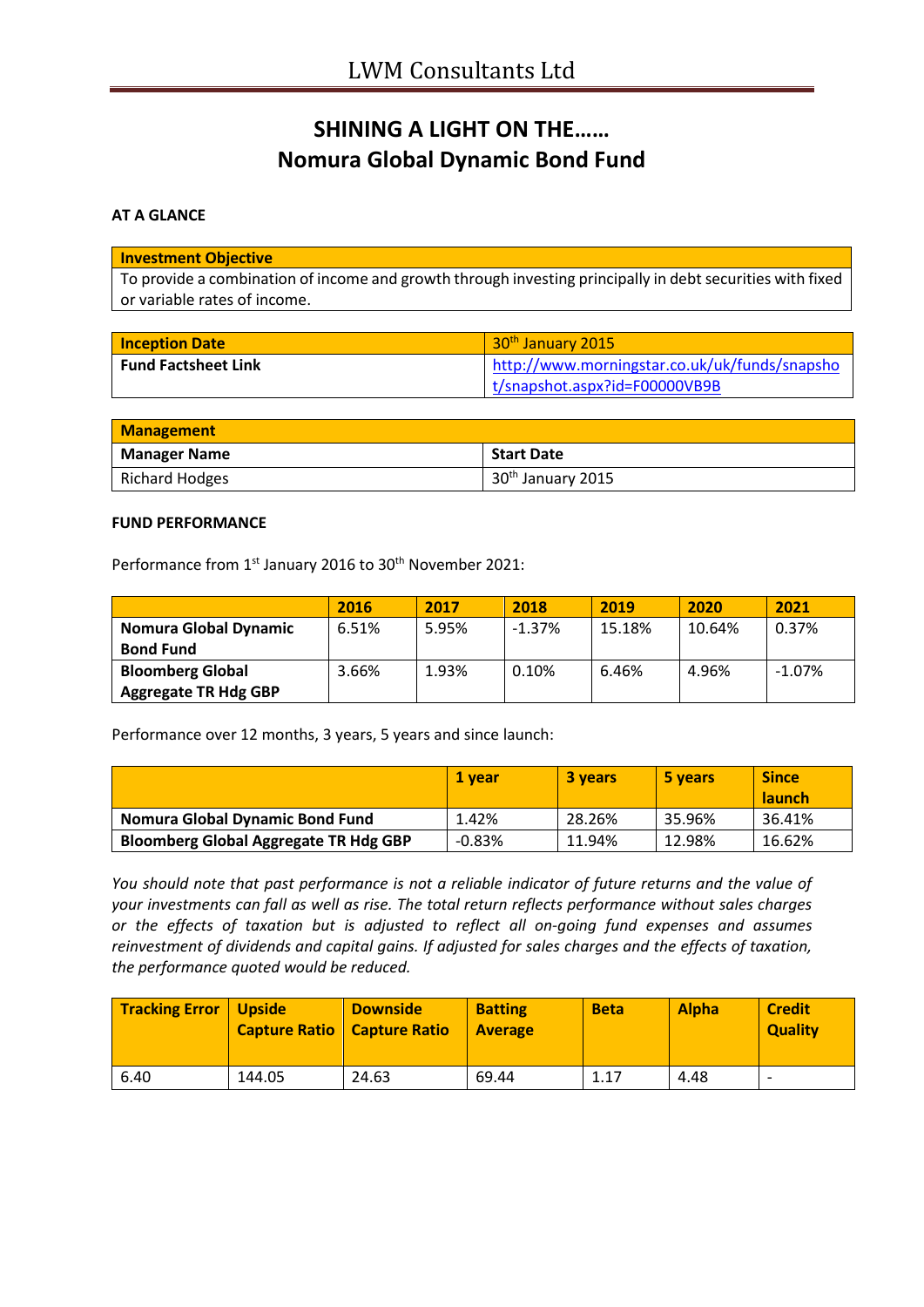## LWM Consultants Ltd

| <b>Volatility Measurements</b> |       |
|--------------------------------|-------|
| 3-Yr Std Dev (volatility)      | 7.33% |
| 3-Yr Mean Return (average)     | 8.65% |

| <b>Credit Quality</b> |        |
|-----------------------|--------|
| AAA                   | 24.93% |
| AA                    | 0.68%  |
| Α                     | 2.52%  |
| <b>BBB</b>            | 8.31%  |
| BB                    | 23.20% |
| B                     | 12.24% |
| <b>Below B</b>        | 0.11%  |
| Not Rated             | 28.03% |

| Top 5 Holdings – 119 bond holdings, 227 other holdings |  |        |
|--------------------------------------------------------|--|--------|
| United States Treasury Notes 0.125%                    |  | 14.18% |
| United States Treasury Notes 0.125%                    |  | 7.24%  |
| <b>United States Treasury Bills</b>                    |  | 5.33%  |
| <b>United States Treasury Bills</b>                    |  | 5.33%  |
| United States Treasury Bonds 2%                        |  | 3.65%  |

| <b>Fixed Income</b>       |                          |
|---------------------------|--------------------------|
| <b>Effective Maturity</b> | 4.77                     |
| <b>Effective Duration</b> | $\overline{\phantom{0}}$ |

### **UPDATE….**

This was the final update for the year. In a year when bond strategies have struggled to deliver positive numbers this has been slightly positive, and this has been due to the hedging overlays they have used. November was negative as there was a flight to safety with news of the new variant. As with everything Dickie says we need to look beyond the headlines and at the facts. As prices dropped in November they were adding to positions.

The positioning of the fund hasn't changed much. They have around 6% allocated to Russia which they expect to increase, 4.5% to South Africa, 14% in High Yield, 15% in CoCos and 37% in Treasuries / BOTS. In terms of high yield and CoCos, these are most on short call dates and maturities which will provide cash to the fund over the next couple of years.

In terms of financials, they expect flat yield curves, and this will be bad for earnings. They have been reducing exposure to financials and the exposure they have are those which are due to mature within the next couple of years.

They have been adding to emerging markets hard and local currency on the expectations of interest rate cuts.

In summary, this is an active go anywhere bond strategy. Dickie operates one of the best known strategies, and even at a time where he feels the opportunities within the credit market are less attractive, he continues to find pockets, whether in emerging markets or short date financials.